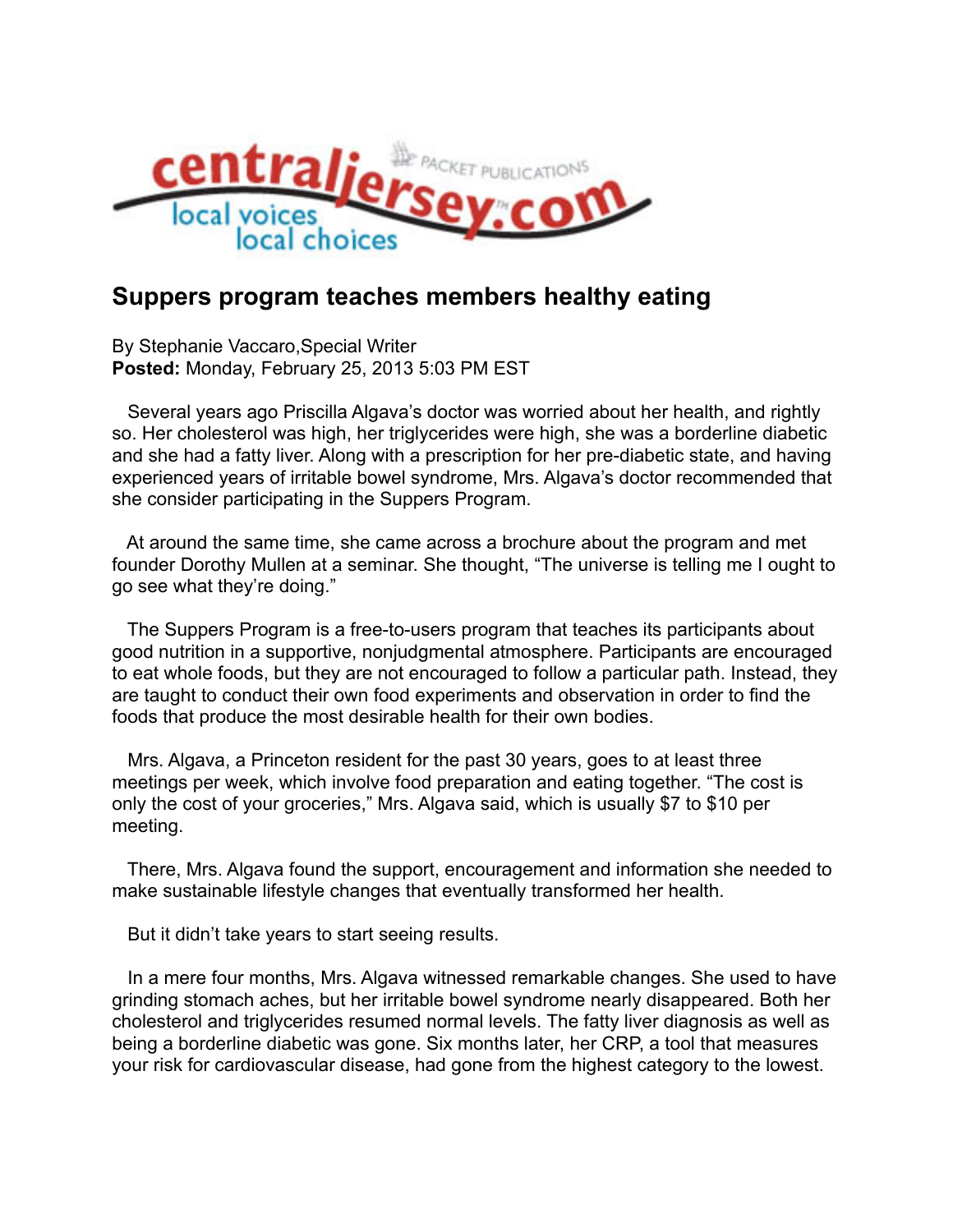Prior to the Suppers Program, Mrs. Algava tended to eat whatever she wanted. As an artist and a member of a large family, she attended many openings and family events filled with tasty food. Having brain fog or feeling like she was in a "carbohydrate coma" was familiar to her.

Then Mrs. Algava decided to start making changes to her diet.

 "I basically got off things like dairy and white flour," Mrs. Algava said. "I don't have sugar highs and lows."

 Mrs. Algava discovered from one of her experiments that she felt more energized if she had a protein-rich breakfast, with eggs and avocado or a turkey chili. In the past, her lighter breakfasts resulted in 10 a.m. coffee and sweets cravings. "Now I can go from 5 in the morning when I eat breakfast to 1 in the afternoon and be perfectly energetic and not crave anything when I have a high protein breakfast," she said.

 "It reconfigures my day," Mrs. Algava said. "I don't crave sugar during the day, which I did before." She'll still have a cup of coffee, but she doesn't depend on caffeine to function.

 Mrs. Algava said the lifestyle changes were not diet alone. The program also encourages its members to exercise. For her, it includes swimming, working out at the gym, walking, yoga, at least five times per week.

 "For me also, the accountability — going back and seeing the same people and being in a group, meeting people who have the same issues that I have — is very, very important," Mrs. Algava said. "It's such a kind of spiritual community in the sense that people are really there to help each other. One premise is that it's nonjudgmental, that people don't heal when they feel judged. So, that part has been really essential.

 "I think it really helps to have other people in your life who are like-minded and think about food as a way to change negative behaviors and health issues," Mrs. Algava said. "Everybody is so different. One of the tenets of the program is biological individuality and diversity."

 The sum total is that everyone gets to try to figure out what is best for them by doing the food experiments, observation and mindfulness.

 Mrs. Algava said one of her food experiments involved waiting 30 seconds before she put anything in her mouth. "Thirty seconds is a very long time," she said. "But it really worked. It enabled me to not eat things I might have eaten and to be more conscious about what I put in my mouth."

 Not only is Mrs. Algava planning to stay with the program, but she's also training to be a facilitator.